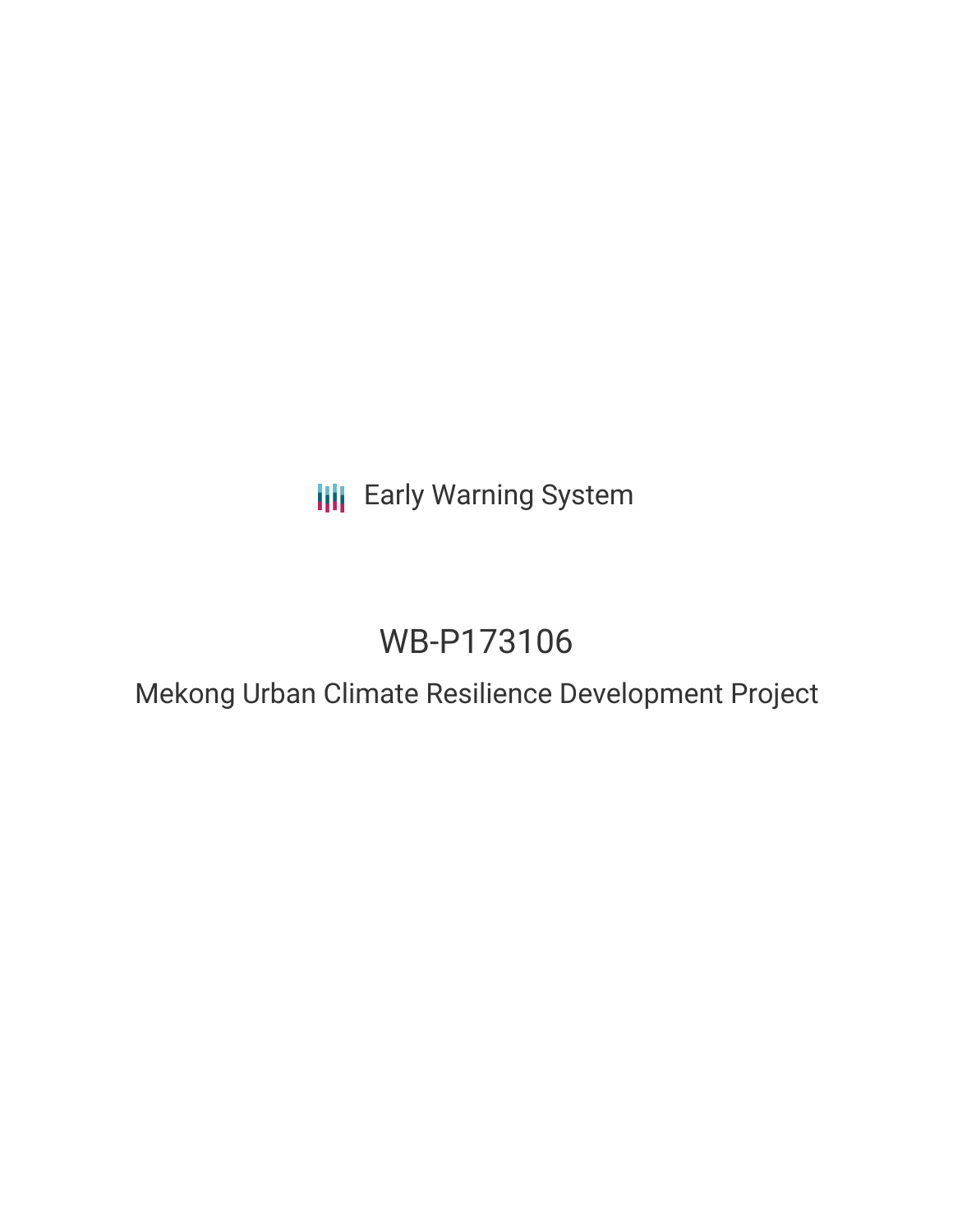

#### **Quick Facts**

| <b>Countries</b>               | Vietnam                                                           |
|--------------------------------|-------------------------------------------------------------------|
| <b>Specific Location</b>       | Rach Gia City, Kien Giang Province, Ca Mau and Tra Vinh provinces |
| <b>Financial Institutions</b>  | World Bank (WB)                                                   |
| <b>Status</b>                  | Proposed                                                          |
| <b>Bank Risk Rating</b>        | A                                                                 |
| <b>Voting Date</b>             | 2020-06-23                                                        |
| <b>Borrower</b>                | The Government of the Socialist Republic of Vietnam               |
| <b>Sectors</b>                 | Climate and Environment, Infrastructure, Law and Government       |
| <b>Investment Type(s)</b>      | Loan                                                              |
| <b>Investment Amount (USD)</b> | \$202.00 million                                                  |
| <b>Loan Amount (USD)</b>       | \$202.00 million                                                  |
| <b>Project Cost (USD)</b>      | \$275.00 million                                                  |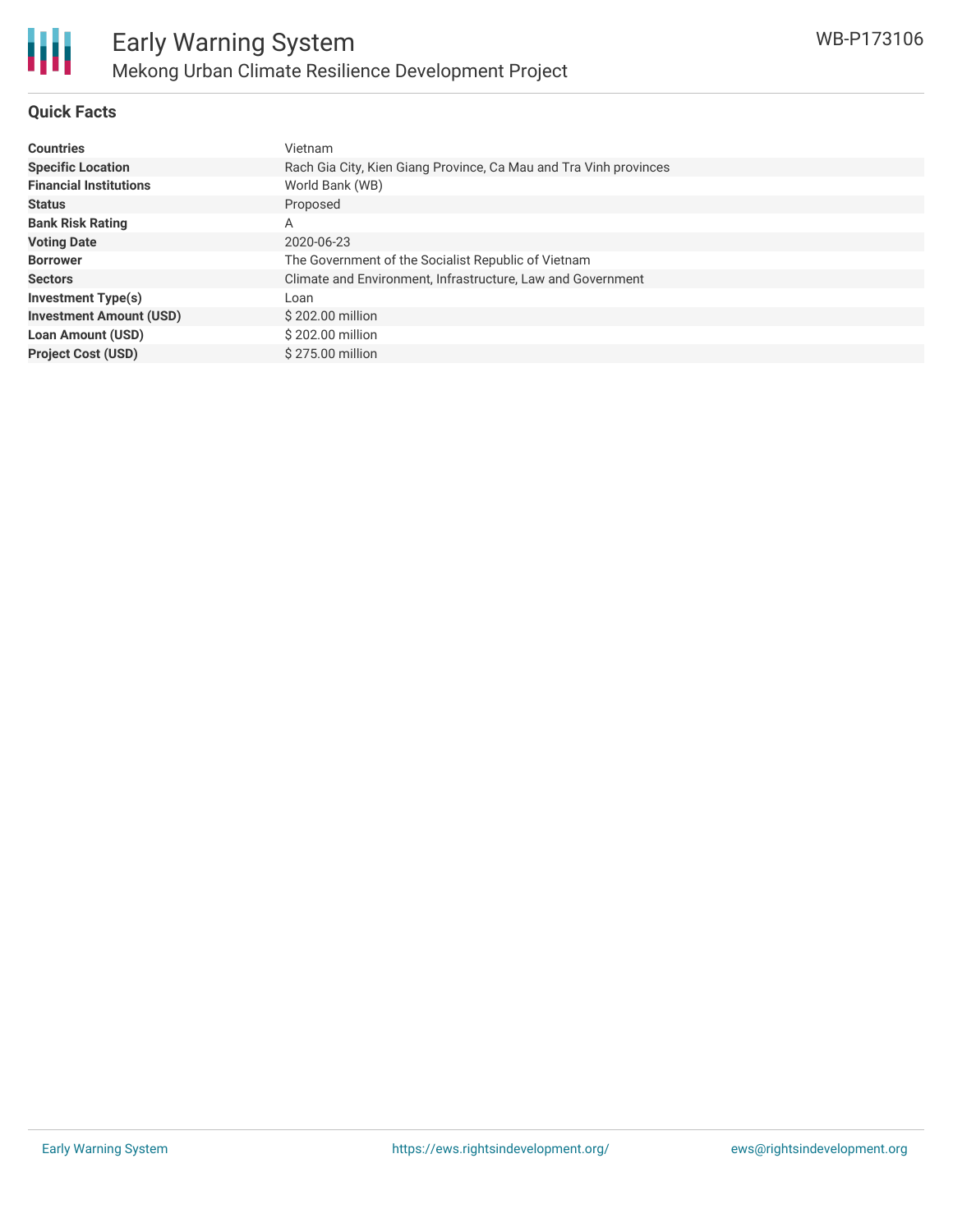

#### **Project Description**

According to the bank document, improve access to infrastructure, connectivity and to enhance flood and environmental management in selected cities of the Mekong Delta in Vietnam, potentially those are Rach Gia City, Kien Giang province, Ca Mau and Tra Vinh provinces.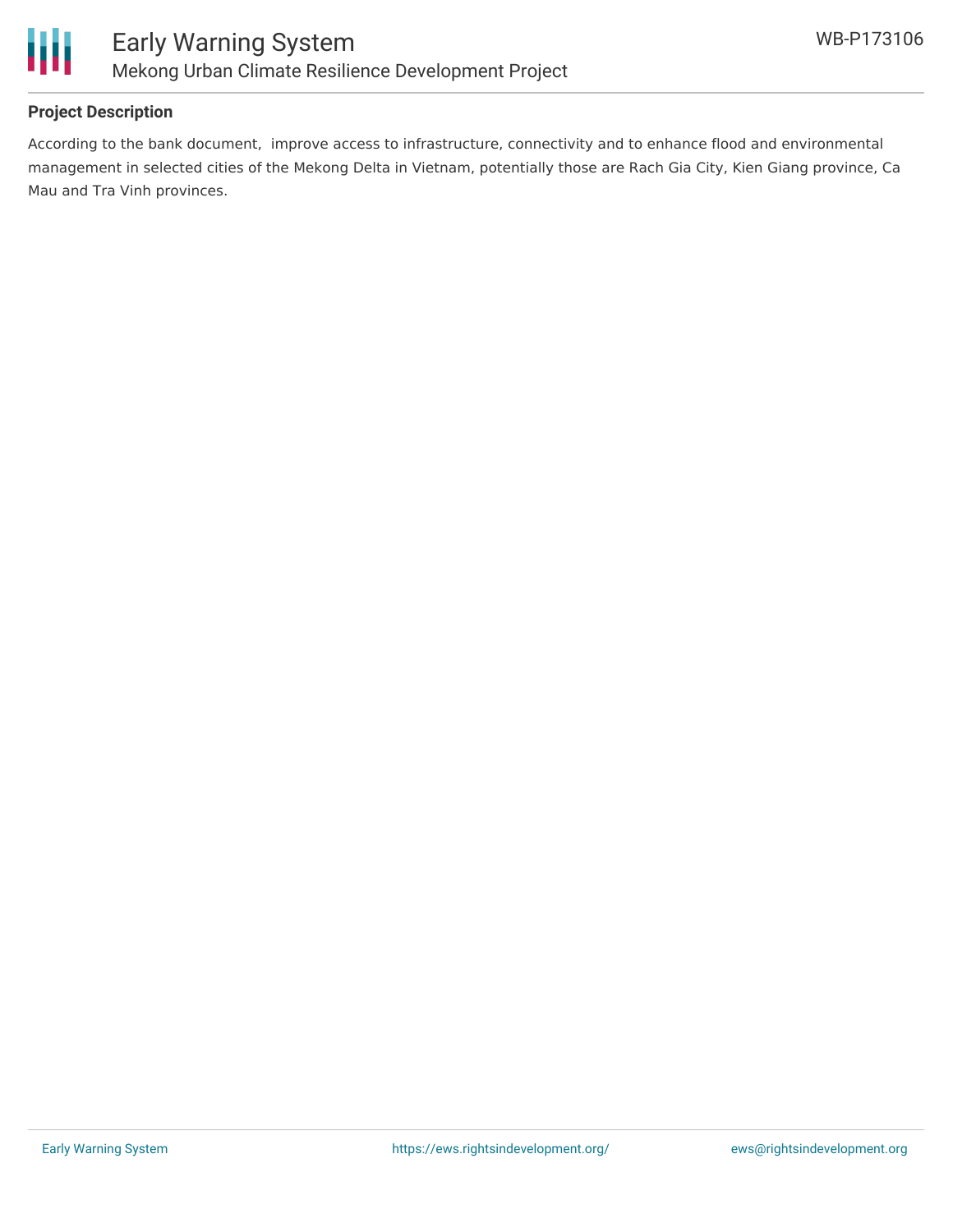

#### **Investment Description**

World Bank (WB)

International Bank for Reconstruction and Development (IBRD-World Bank's funding) US\$ 202.00 million

Counterpart Funding (Vietnam Govt) US\$ 72.50 million

Financing Gap US\$ 0.51 million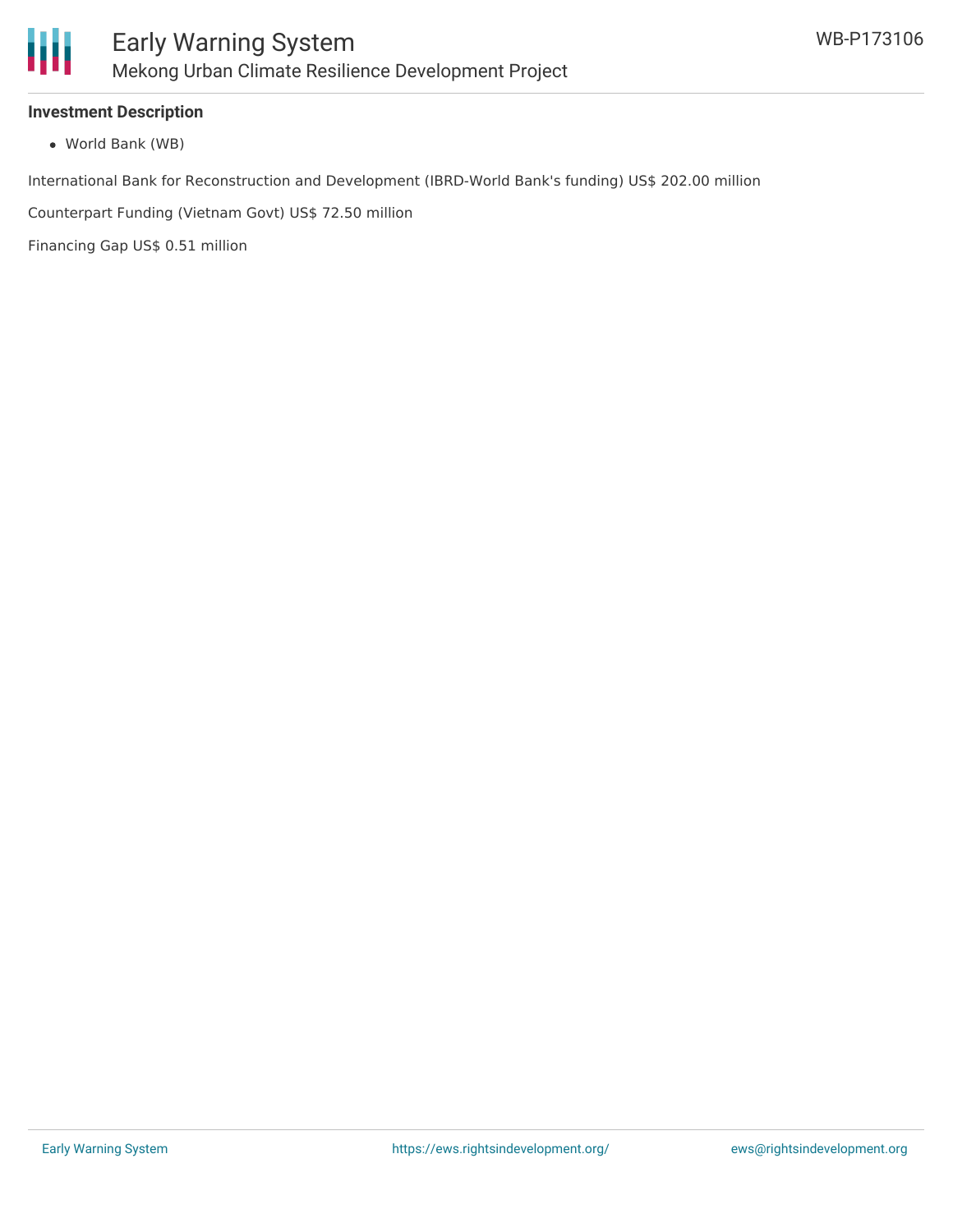

#### **Contact Information**

#### **1/ World Bank Contact**

Hoa Thi Hoang, Mansha Chen, Van Anh Thi Tran Sr Urban Spec.

**2/Borrower/Client/Recipient** The Socialist Republic of Vietnam

**3/Implementing Agencies** ODA PMU of Rach Gia City, Kien Giang Province Contact: Dung Cao - PMU Director

Email: [pmurachgia@yahoo.com.vn](mailto:pmurachgia@yahoo.com.vn)

ODA PMU of Ca Mau Province Contact: Giang Do- PMU Director

Email: [mdr.uupcamau@gmail.com](mailto:mdr.uupcamau@gmail.com)

ODA PMU of Tra Vinh Nam Le - PMU Director

Email: [travinhcitypmu@gmail.com](mailto:travinhcitypmu@gmail.com)

#### **4/The World Bank**

1818 H Street, NW Washington, D.C. 20433 Telephone: (202) 473-1000 Web: http://www.worldbank.org/projects

#### **ACCOUNTABILITY MECHANISM OF WORLD BANK**

The World Bank Inspection Panel is the independent complaint mechanism and fact-finding body for people who believe they are likely to be, or have been, adversely affected by a World Bank-financed project. If you submit a complaint to the Inspection Panel, they may investigate to assess whether the World Bank is following its own policies and procedures for preventing harm to people or the environment. You can contact the Inspection Panel or submit a complaint by emailing ipanel@worldbank.org. You can learn more about the Inspection Panel and how to file a complaint at: http://ewebapps.worldbank.org/apps/ip/Pages/Home.aspx.